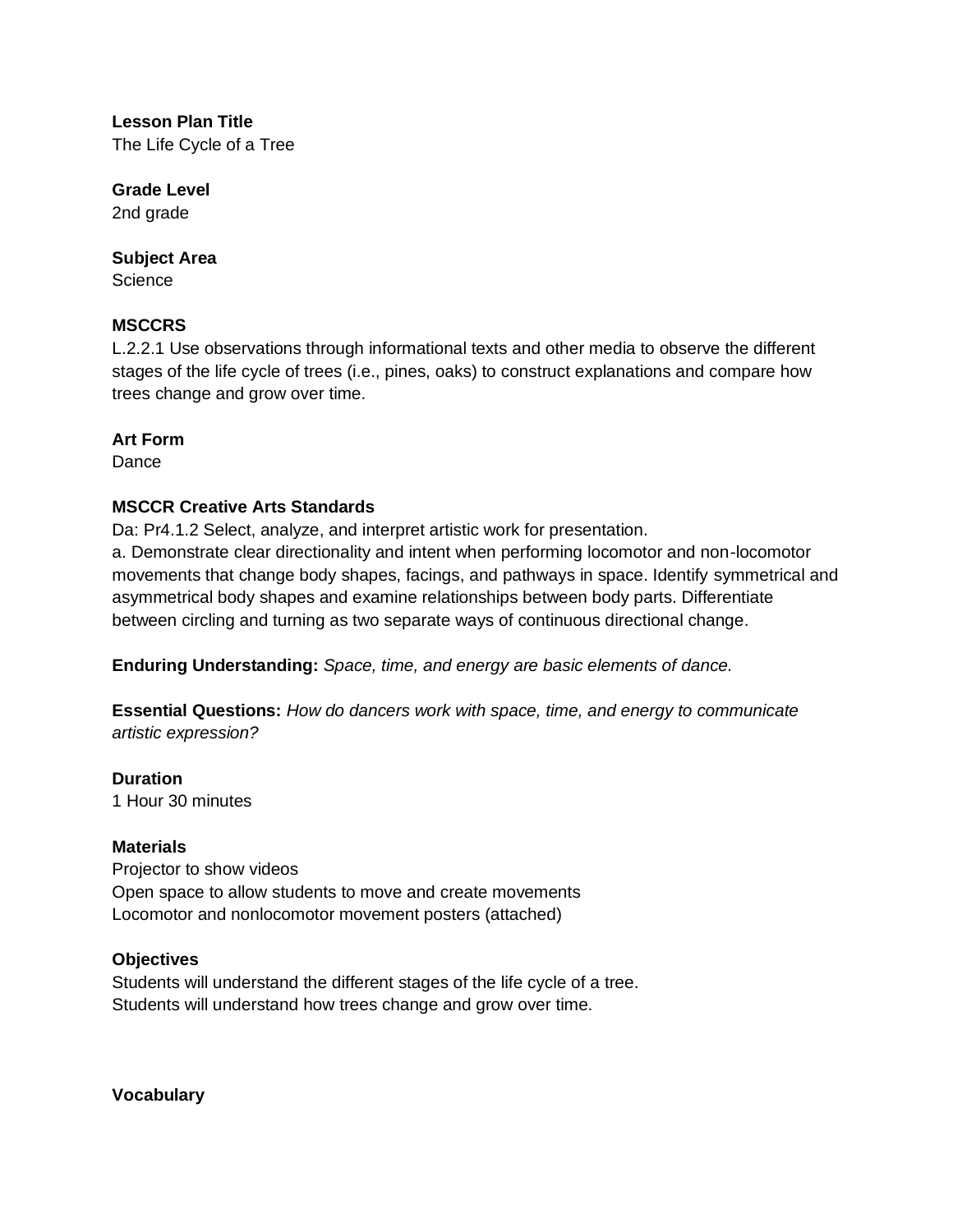Seed Root Sprout **Stem** Bud Locomotor movement Non-locomotor movement

#### **Lesson Description**

The teacher will begin by asking students, "What would the world be like if we didn't have trees?"

*Allow students to respond.*

"What sorts of things do trees give us?"

*Allow students to respond. Answers may include: homes for birds, squirrels, raccoons, insects, etc.; wood for houses and furniture; ground-up wood makes magazines, newspapers, cereal boxes; sap is used in maple syrup, chewing gum, crayons, paint, and soap; jobs for people (i.e., loggers); clean air and clean water.* 

Then, the teacher will say, "today we are going to learn about the life cycle of a tree...how they change and grow and why they are so important to us."

Next, the teacher will ask, "do any of you like picture books?"

*Allow students to respond.*

"Well, I am going to read a picture book to you today. Some of you may already know this story. The story is called *The Giving Tree*." \*Note: It would be best if the teacher read the book rather than showing the video [\(https://youtu.be/Ybcr1HL7sq0\)](https://youtu.be/Ybcr1HL7sq0).

The teacher will ask, "How old do you think this tree was by the end of the story?" \*We know the boy had become an old man so we could say it might have been 100. Trees, though, can live to be thousands of years old….and they start out as a tiny, tiny seed.

The teacher will explain that "Just like we grow from a baby to a teenager, to an adult, and (if we are lucky) to be a grandma or a grandpa, a tree does something similar to achieve its life cycle."

The teacher will play the "Life Cycle of a Tree" video for the students: [https://www.youtube.com/watch?v=Kz5YbqxXLn4.](https://www.youtube.com/watch?v=Kz5YbqxXLn4)

The teacher will say, "We are going to watch the video again, but this time we are going to stop and discuss each stage of this process together."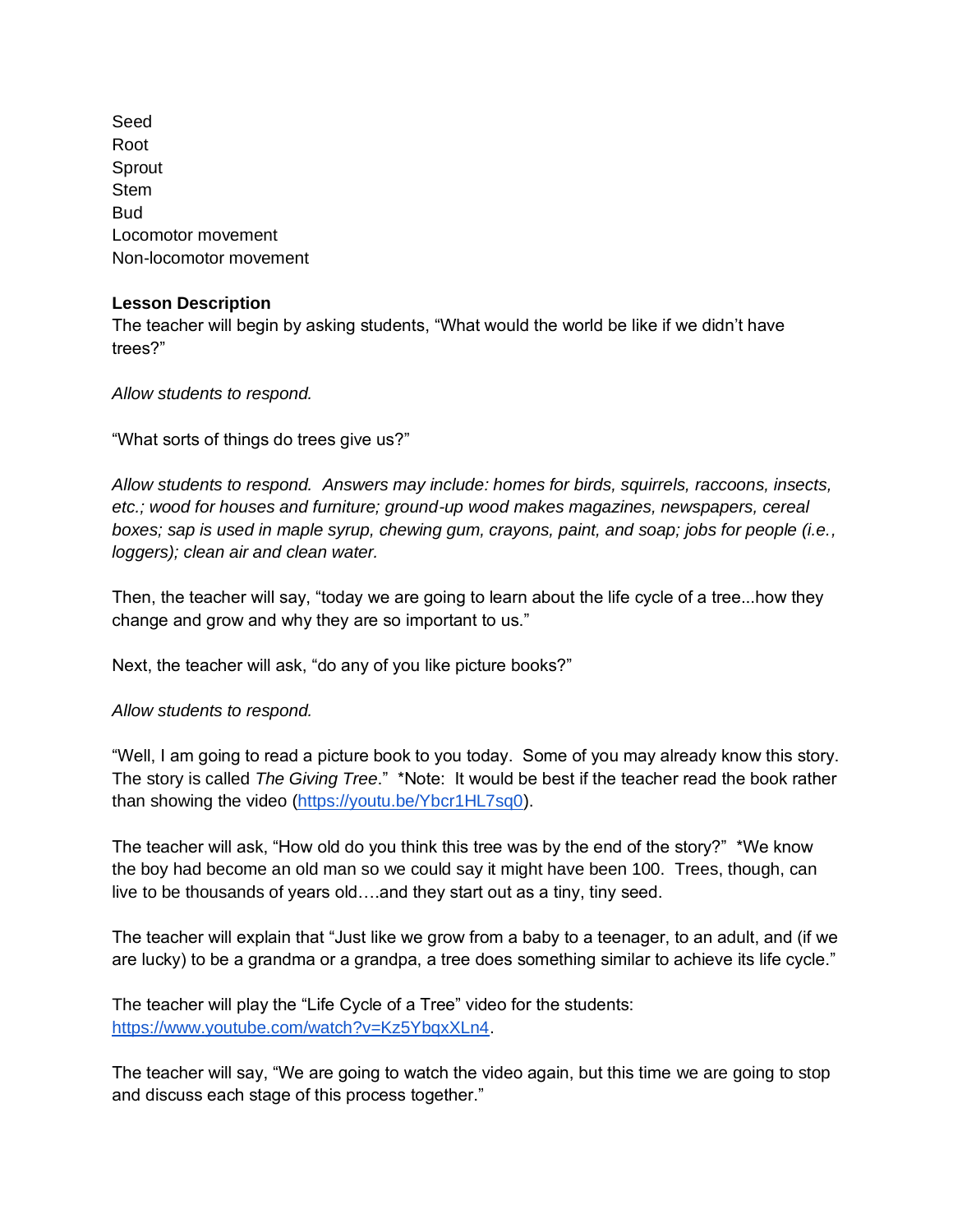After watching the video, the teacher will display the locomotor and non-locomotor movement posters for the children to see. At this time, the teacher can call on students to demonstrate the exact movements from the posters. TIP: It may be easiest for the students to see the difference if the locomotor movements are displayed on the left side of the front of the classroom, and the non-locomotor movements are displayed on the right side off the front of the classroom. Perhaps the teacher can even display the posters in this way.

The teacher will explain to the students, "as you can see, there are two different types of movements."

The students will be asked to stand up and show a type of each movement. It is important to discuss the differences in the two movements and what the body is doing differently in locomotor movements versus non-locomotor movements.

The teacher will say, "how would you like to see a dance that shows locomotor movements, non-locomotor movements, and shows part of the life of a tree you already know?"

*Allow students to respond briefly (hopefully, they are excited).*

The teacher will say, "We are going to watch some students perform *The Giving Tree*." <https://youtu.be/HrLI8OYMvAc>

The teacher will ask, "Can I have a student demonstrate one locomotor movement you saw in this dance? How about a non-locomotor movement?

## *Allow students to respond.*

The teacher will ask, "Did you see the dancers demonstrate clear directionality and intent when they performed locomotor and non-locomotor movements? \*This is important to meet the dance standard. The teacher may even show a VERY brief video clip from the dance of dancers moving in an intentional direction.

#### *Allow students to respond.*

The teacher will ask, "What is the difference between symmetrical and asymmetrical shapes?"

#### *Allow students to respond verbally and with demonstrations.*

The teacher will ask, "Does anyone remember any symmetrical or asymmetrical movements the dancers used in their performance?"

The teacher will ask, "How did the dancers work with **space** to communicate artistic expression?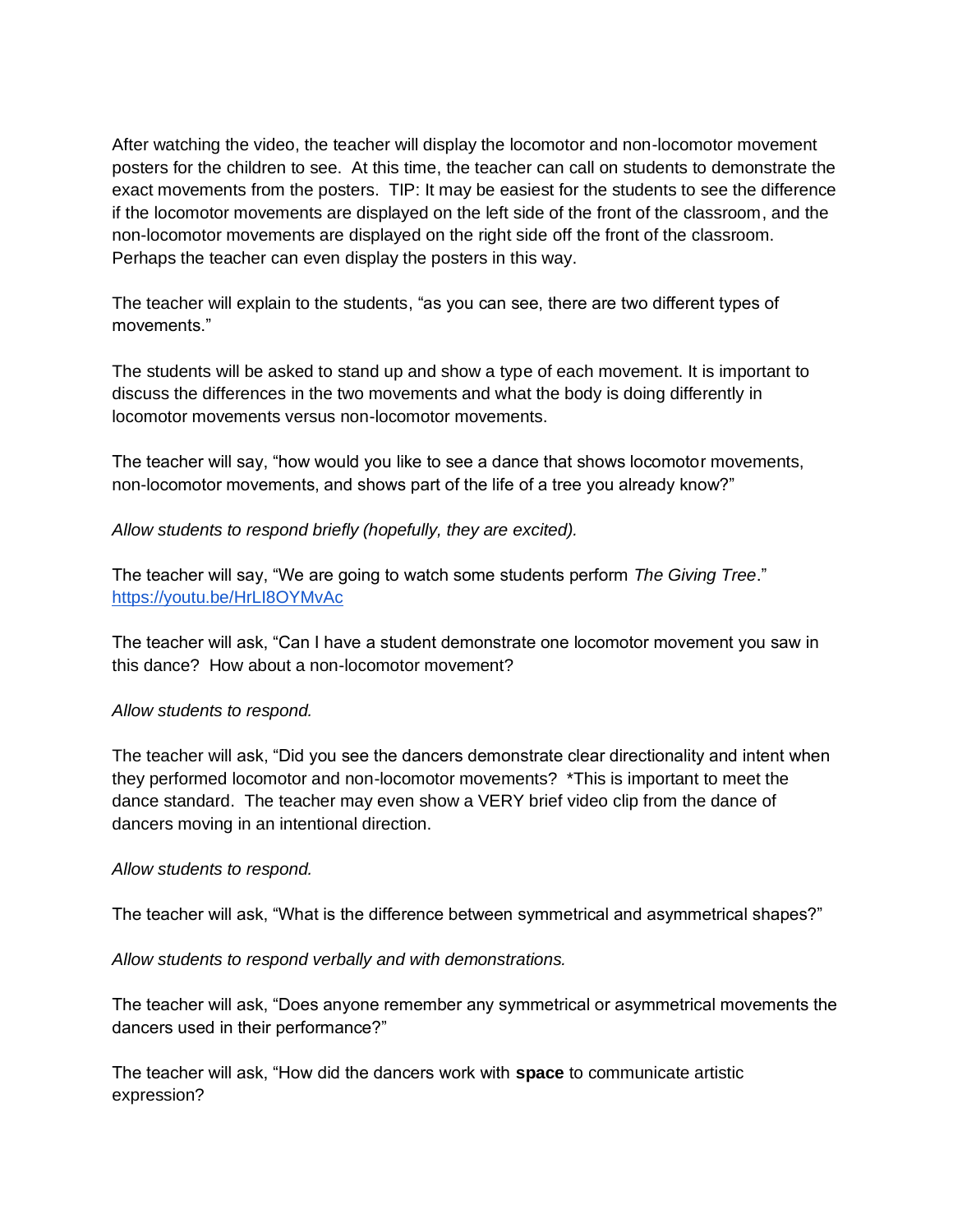*Allow students to respond. The teacher may utilize leading questions like (SIZE) "Was the space the dancers utilized large or small? (LEVEL) "Did the dancers move at high, medium, or low levels?" (PLACE) "Did they dance in one spot? Throughout the space? Upstage? Downstage? " (DIRECTION) "Did they dance forward or backward? Sideways? Diagonal?" (ORIENTATION) "Which direction did the dancers face?" (PATHWAY) "Did they travel along a curved/straight pathway? Or was it zig-zagged or kind of random?" (RELATIONSHIPS) "Did the dancers dance in front of, beside, behind, over, under, alone, or connected?"*

The teacher will ask, "How did the dancers use **time** to communicate artistic expression?"

*Allow students to respond: The teacher may utilize leading questions like (Metered) "Did you notice the tempo of the sound that dancers moved to? What was that? Was it music? Oh, it was a voice?" (Free Rhythm) "How did the dancers know when to do each movement?" (Clock Time) "How long was this performance?" (Timing Relationships) "Did you notice what the dancers did in unison?"*

The teacher will ask, "How did they use **energy** to communicate artistic expression?

*Allow students to respond: The teacher may utilize leading questions like (Attack) "Did you notice the way the dancers move? Were their movements sharp/smooth?" (Flow) "What were the dancers' movements like? Were they free or bound-like?" (Quality) "Did you notice the energy of the dancers--were they tight together or far apart? Did they sway? Did they collapse?"* 

The teacher will ask, "Did we see the beginning of The Giving Tree's life-cycle?"

*Allow students to respond: "No!"*

The teacher will say, "You are correct; we didn't see the beginning of the giving tree's life-cycle. So, in a moment, you will be given the opportunity to break into small groups/pairs to create a dance with locomotor and non-locomotor movements, which show the beginning of the giving tree's life cycle. Do you remember the first video we watched?"

*Allow students to respond. (They may not remember the details of the Life Cycle video).* 

The teacher will quickly review the appropriate vocabulary, refresh their minds, and divide the students into small groups/pairs.

Each small group will be given (how much time?) in a designated area to create a dance (30 seconds long or less in length) demonstrating the life cycle of a tree through the utilization of locomotor and non-locomotor movements.

Upon completion, each small group will present their movements to the class.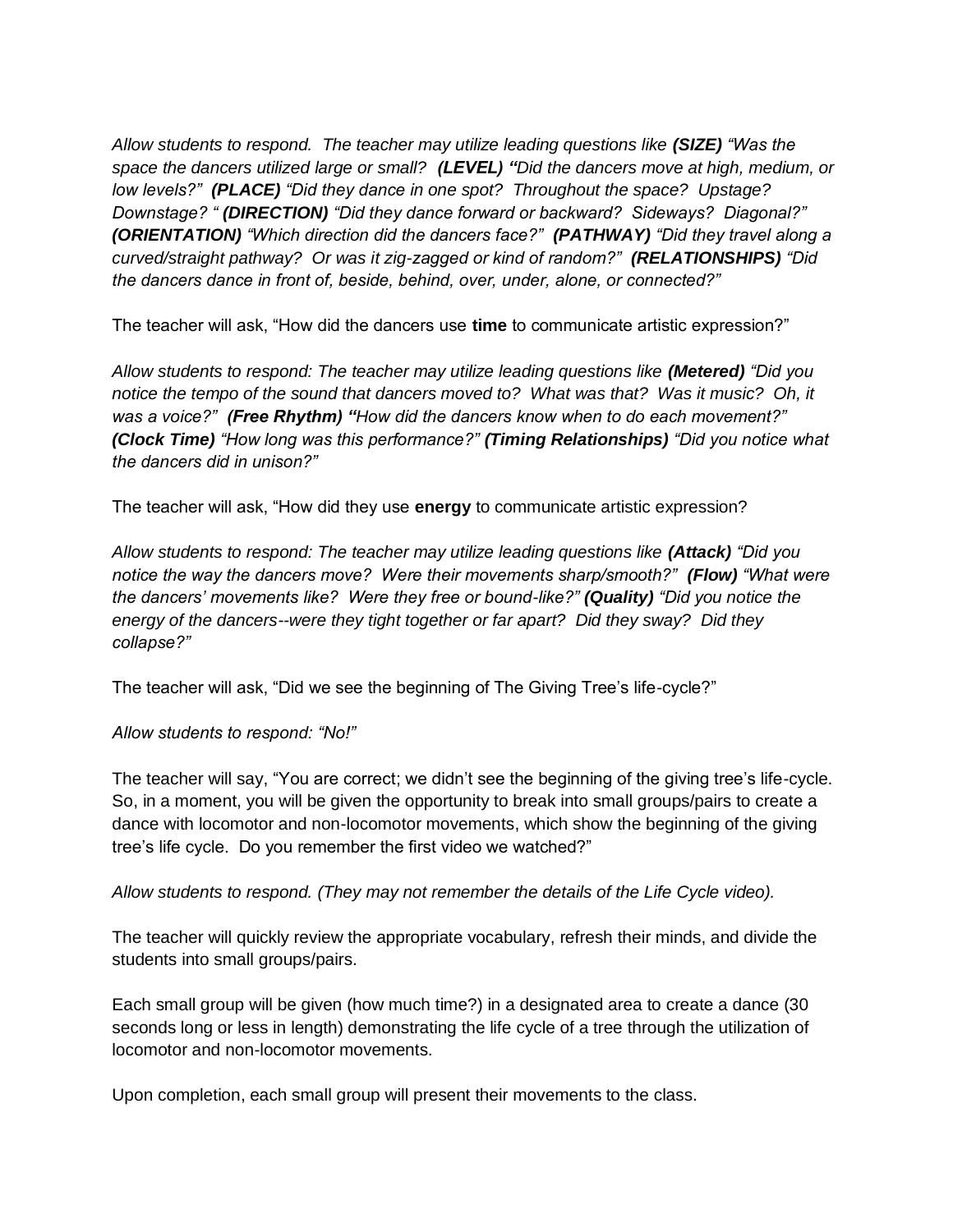### **Recommended Resources**

<https://www.youtube.com/watch?v=Kz5YbqxXLn4>

#### **Extended Learning Activities**

- Learn another child's movement sentence- vary its space, time, and energy.
- Have students draw a picture of a product that comes from trees which were featured in the dance (*homes for birds, squirrels, raccoons, insects, etc.; wood for houses and furniture; ground-up wood makes magazines, newspapers, cereal boxes; sap is used in maple syrup, chewing gum, crayons, paint, and soap; jobs for people (i.e., loggers; clean air and clean water.* ). Be sure to have them write a statement about how important trees are to our survival.

#### **Assessment Strategies**

- *Peer Assessment*  promotes a focus on and attention to a clear set of criteria. This activity helps students develop listening, observational, and communication skills. It also allows students to engage in critical thinking through the utilization of dance terminology they may already know.
	- "I noticed the way you…"
	- "I really like the way you...it made me think of…"
	- "Did you consider trying…"
- *Exit Slip* Complete a form or writing response to a question posed at the end of class.
	- Share your feelings about a dance you saw or did today.
	- Write poetry in response to a dance you saw or did today.
- *Self-Reflection* Allow students to respond and reflect on dance concepts and ideas that have been introduced. Give students the opportunity to make connections to the world around them.
	- "I became more aware of…"
	- "I was surprised about…"

#### **Sources**

N/A

## **Tips**

## **Note:**

*The Giving Tree is an apple tree. The standard calls for an oak tree or pine tree. The teacher may make mention of this difference if he/she feels it is necessary.* 

## **Author**

Makenzie Woodward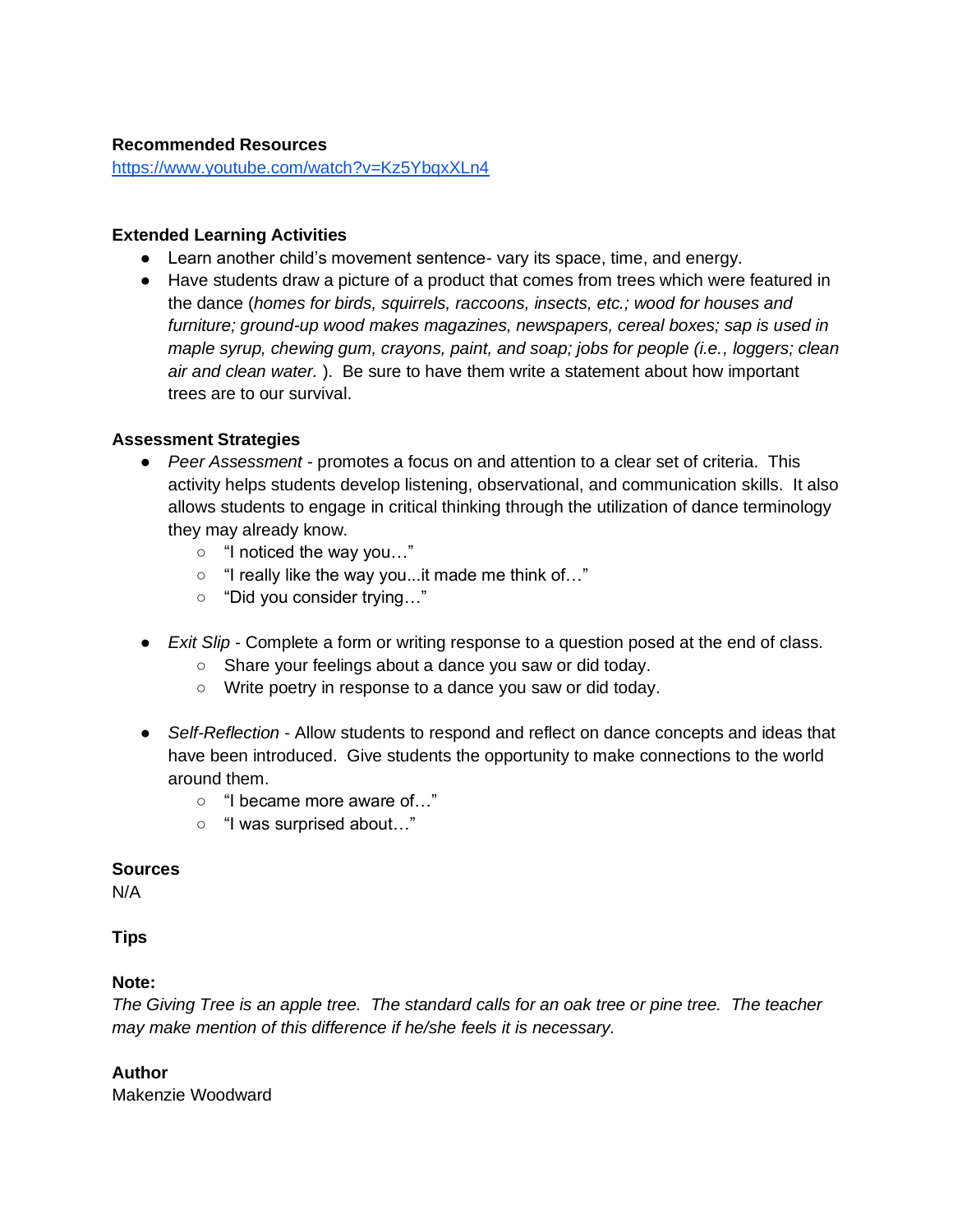